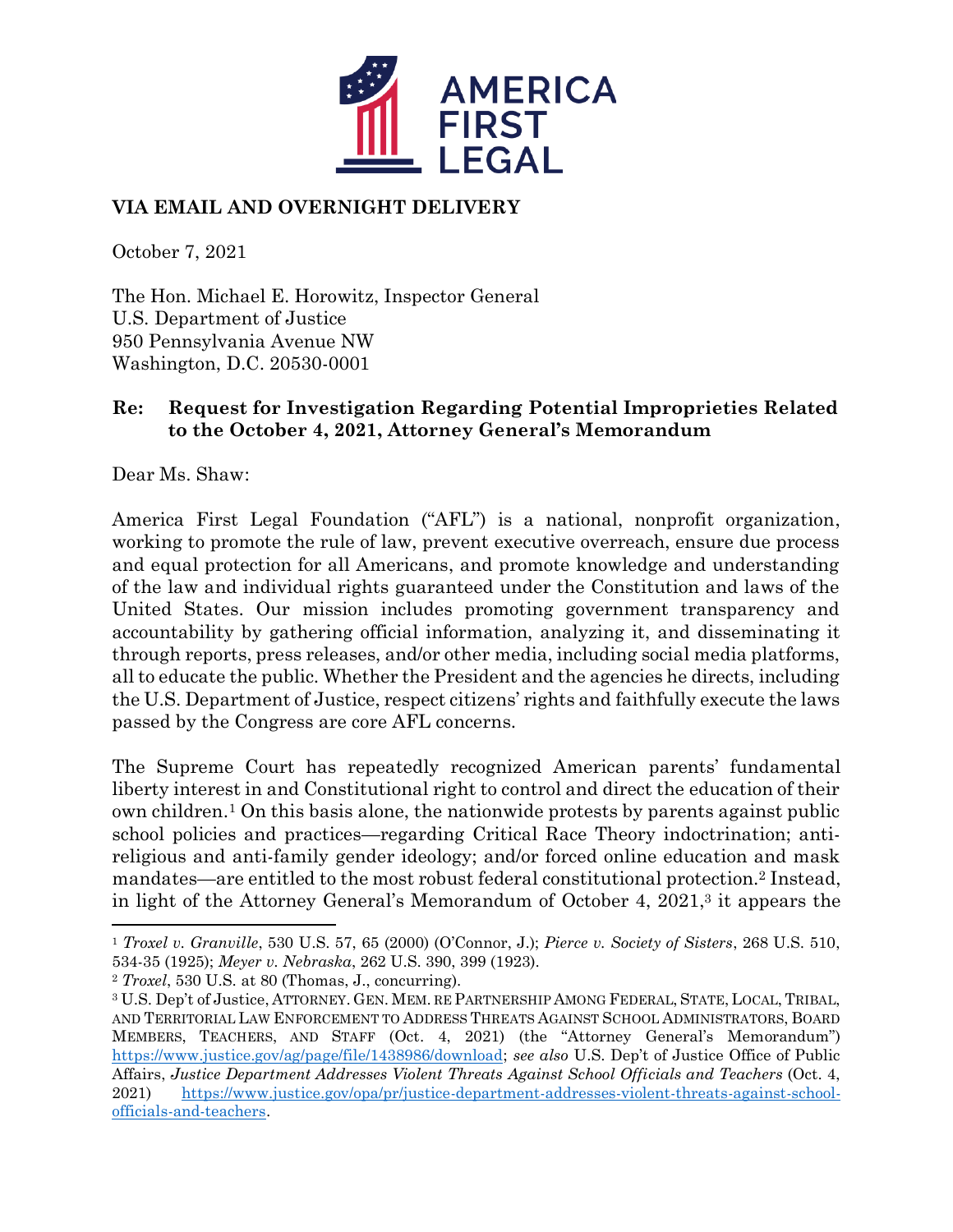Department of Justice is committing the full weight of its federal law enforcement resources to prevent parents from exercising constitutionally-protected rights and privileges, for inappropriate partisan purposes.

Our understanding of the facts is as follows:

- Parents nationwide have protested public school policies and practices associated with, *inter alia*, the teaching or indoctrination of K-12 students in certain principles of Critical Race Theory and gender-related ideology.<sup>4</sup>
- Key Biden Administration stakeholders, including the National Education Association, the American Federation of Teachers, and others, have combined to oppress, threaten, and intimidate parents to chill and prevent them from exercising the rights or privileges secured by the Constitution.<sup>5</sup> To date these efforts, though extensive, have generally proven ineffectual.
- In early September, Biden Administration stakeholders held discussions regarding avenues for potential federal action against parents with a key Biden Domestic Policy Council official (Jane Doe #1) and White House staff (John Doe #1). Stakeholders also held discussions with senior department officials, including at least one political appointee in the department's Civil Rights Division (Jane Doe #2). Jane Doe #1, John Doe #1, and others in the White House separately expressed concern regarding the potential partisan political impact of parent mobilization and organization around school issues in the upcoming midterm elections.
- Upon information and belief, at the express direction of or with the express consent of Jane Doe #1, Jane Doe #2 and other Biden Administration officials developed a plan to use a letter from an outside group ("not the usual suspects") as pretext for federal action to chill, deter, and discourage parents from exercising their constitutional rights and privileges.

<sup>4</sup> Mary Margret Olohan, *A Parent-Led Rebellion Against Critical Race Theory Is Storming School Boards Across The Country*, THE DAILY CALLER (June 17, 2021[\) https://dailycaller.com/2021/06/17/nbc](https://dailycaller.com/2021/06/17/nbc-critical-race-theory-loudoun-county/)[critical-race-theory-loudoun-county/.](https://dailycaller.com/2021/06/17/nbc-critical-race-theory-loudoun-county/)

<sup>5</sup> *See* Samuel Chamberlin*, Teachers' union sues Rhode Island mom over requests for CRT curriculum info,* NEW YORK POST (Aug. 5, 2021) [https://nypost.com/2021/08/05/teachers-union-sues-mom-over](https://nypost.com/2021/08/05/teachers-union-sues-mom-over-requests-for-crt-curriculum-info/)[requests-for-crt-curriculum-info/;](https://nypost.com/2021/08/05/teachers-union-sues-mom-over-requests-for-crt-curriculum-info/) William A. Jacobson, *Union-Linked Coalition Scripts 'Messaging' To Counter Parental Pushback Against Critical Race Theory*, LEGAL INSURRECTION (July 5, 2021) [https://legalinsurrection.com/2021/07/union-linked-coalition-scripts-messaging-to-counter-parental](https://legalinsurrection.com/2021/07/union-linked-coalition-scripts-messaging-to-counter-parental-pushback-against-critical-race-theory/)[pushback-against-critical-race-theory/;](https://legalinsurrection.com/2021/07/union-linked-coalition-scripts-messaging-to-counter-parental-pushback-against-critical-race-theory/) Harold Hutchinson*, 'Expose These People Publicly': Parents Against Critical Race Curriculum Listed By Teachers Attempting To 'Infiltrate' Them,* Daily Caller (March 17, 2021) [https://dailycaller.com/2021/03/17/virginia-parents-targeted-for-opposing-critical](https://dailycaller.com/2021/03/17/virginia-parents-targeted-for-opposing-critical-race-theory/)[race-theory/.](https://dailycaller.com/2021/03/17/virginia-parents-targeted-for-opposing-critical-race-theory/) The described conduct, if it occurs, implicates significant 18 U.S.C. § 241 concerns.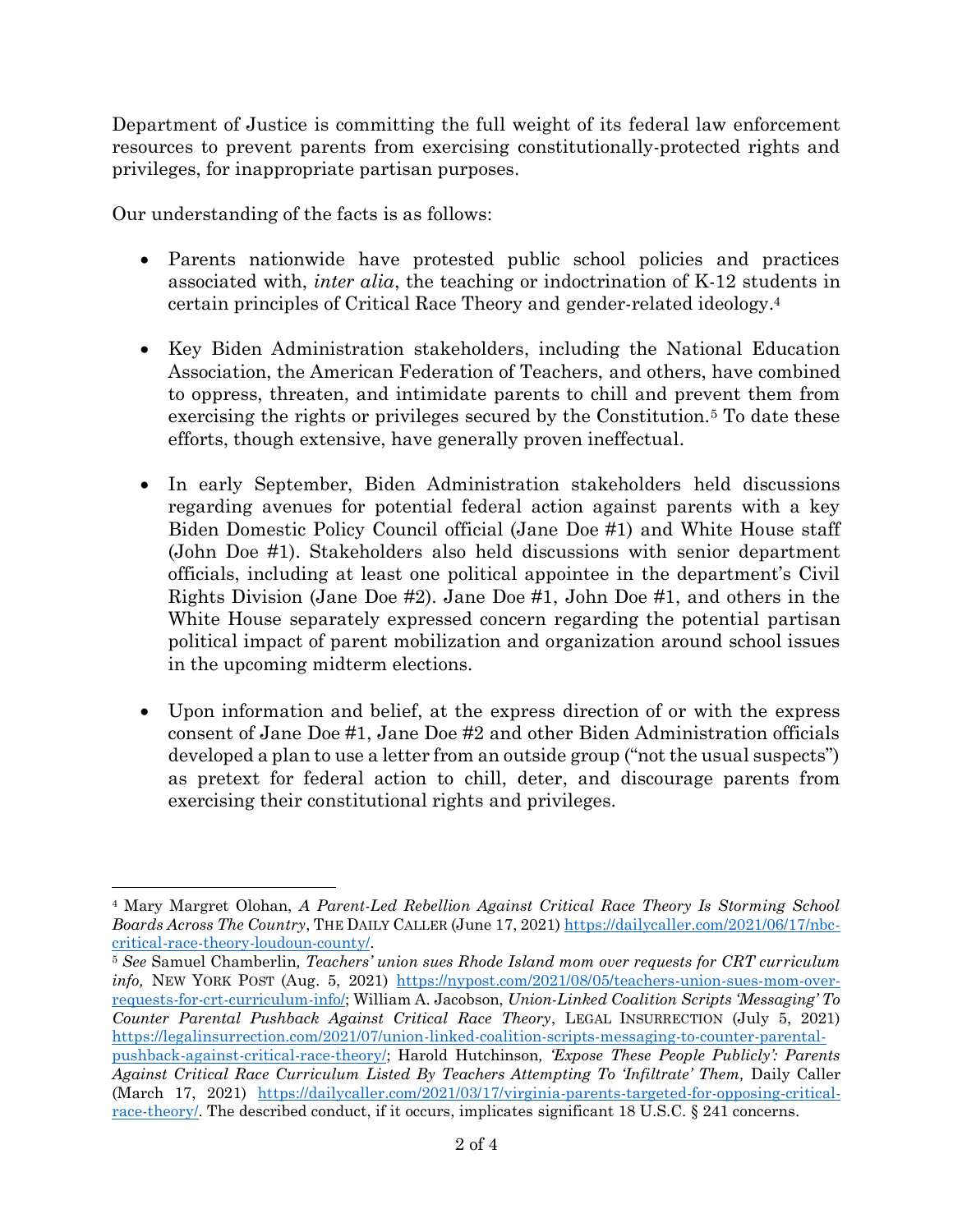- Upon information and belief, in or about mid-September work began on development of what became the Attorney General's Memorandum. Concerns expressed by department staff included (1) the absence of federal law enforcement nexus and authority, and (2) the constitutionally protected nature of parent protests. However, Jane Doe #2 made it clear this was a White House priority and a deliverable would be created.
- On or about September 29, citing legal authorities including the Patriot Act, the "National School Boards Association" made public a letter demanding federal action against parents citing authorities including the Patriot Act. The justification for federal action included, *inter alia,* parents were "posting watchlists against school boards and spreading misinformation (sic) that boards are adopting critical race theory curriculum and working to maintain online learning by haphazardly attributing it to COVID-19."<sup>6</sup> It is not yet clear whether and to what extent drafts of this letter were shared with Biden Administration officials, including Jane Doe #1 and Jane Doe #2, and whether changes were suggested or made by them, prior to the ostensible public release date.
- On October 4, the Attorney General's Memorandum was made public. The short time frame between the September 29 letter and the Attorney General's Memorandum suggests that either the entire matter was precoordinated and the September 29 but pretext, or that the normal clearance process and standard order both within the department (including legal sufficiency review by the Office of Legal Counsel, the Civil Rights Division, the Criminal Division, the Office of Legal Policy, and other components), and between the department and the White House Counsel's Office and the Office of Management and Budget, were bypassed or corrupted.
- On October 5, there was a follow up call involving, *inter alia,* the White House Counsel's Office, Jane Doe # 2, and many other Biden Administration political and career officials. The briefing included how to talk about "equity" initiatives, avoid liability for violating discrimination laws, and hide "equity" measures, initiatives, and action from Freedom of Information Act disclosure.

<sup>6</sup> Nat'l School Board Ass'n, *Letter to Joseph R. Biden Re: Federal Assistance to Stop Threats and Acts of Violence Against Public Schoolchildren, Public School Board Members, and Other Public School District Officials and Educators* (sic) at 5 (Sept. 29, 2021) [https://nsba.org/-/media/NSBA/File/nsba](https://nsba.org/-/media/NSBA/File/nsba-letter-to-president-biden-concerning-threats-to-public-schools-and-school-board-members-92921.pd)[letter-to-president-biden-concerning-threats-to-public-schools-and-school-board-members-92921.pd.](https://nsba.org/-/media/NSBA/File/nsba-letter-to-president-biden-concerning-threats-to-public-schools-and-school-board-members-92921.pd) This letter repeated teacher union-approved talking points, including the claim "critical race theory is not taught in public schools…" *Id.* at 1; *but see* William A. Jacobson, *supra* note 5; Jessica Anderson, *Reading, Writing, and Racism: the NEA's Campaign to Gaslight Parents,* NATIONAL REVIEW ONLINE (July 10, 2021) [https://www.nationalreview.com/2021/07/reading-writing-and-racism-the-neas](https://www.nationalreview.com/2021/07/reading-writing-and-racism-the-neas-campaign-to-gaslight-parents/)[campaign-to-gaslight-parents/.](https://www.nationalreview.com/2021/07/reading-writing-and-racism-the-neas-campaign-to-gaslight-parents/)